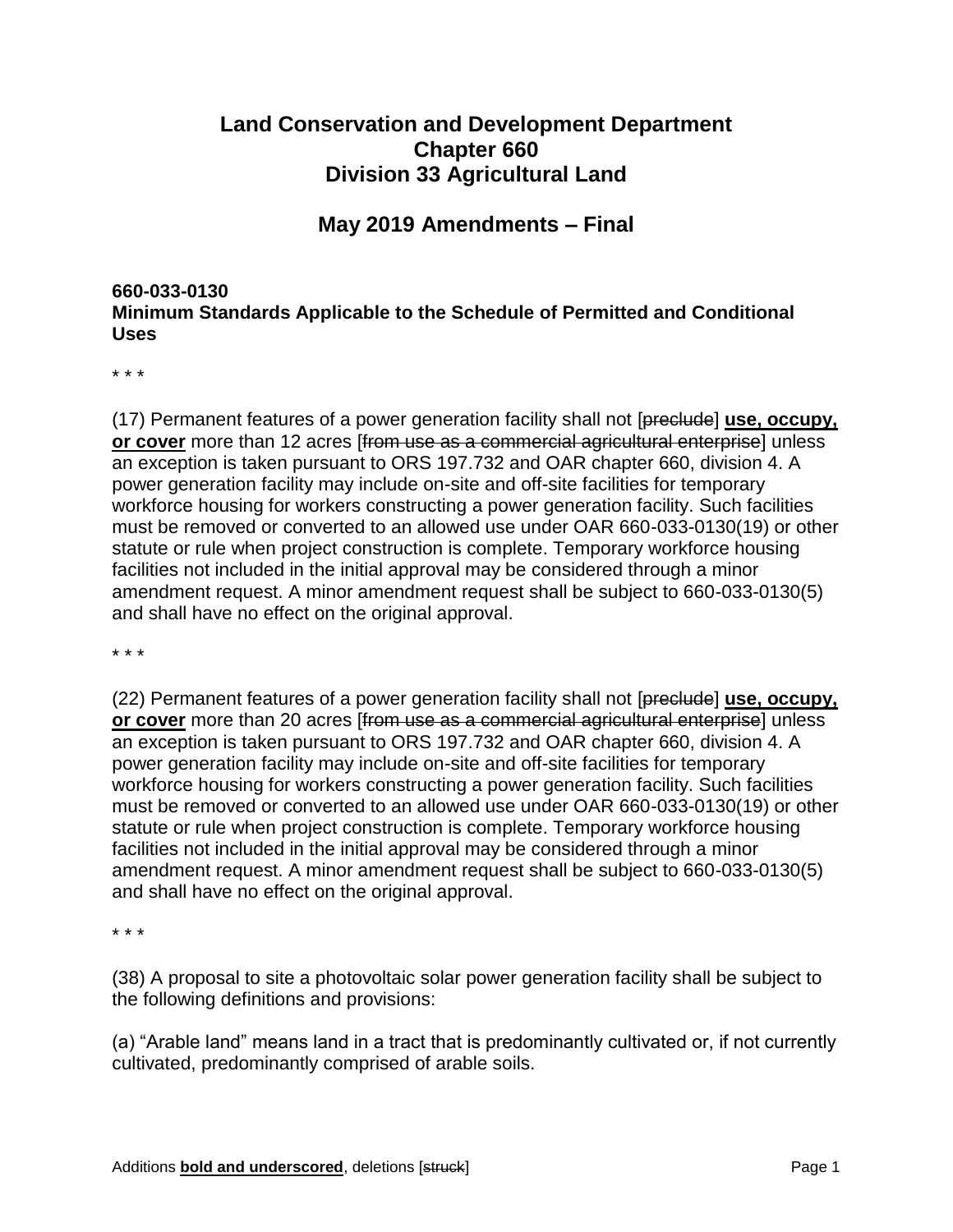(b) "Arable soils" means soils that are suitable for cultivation as determined by the governing body or its designate based on substantial evidence in the record of a local land use application, but "arable soils" does not include high-value farmland soils described at ORS 195.300(10) unless otherwise stated.

### **(c) "Dual-use development" means developing the same area of land for both a photovoltaic solar power generation facility and for farm use.**

**(d)** [(c)] "Nonarable land" means land in a tract that is predominantly not cultivated and predominantly comprised of nonarable soils.

**(e)** [(d)] "Nonarable soils" means soils that are not suitable for cultivation. Soils with an NRCS agricultural capability class V–VIII and no history of irrigation shall be considered nonarable in all cases. The governing body or its designate may determine other soils, including soils with a past history of irrigation, to be nonarable based on substantial evidence in the record of a local land use application.

**(f)** [(e)] "Photovoltaic solar power generation facility" includes, but is not limited to, an assembly of equipment that converts sunlight into electricity and then stores, transfers, or both, that electricity. This includes photovoltaic modules, mounting and solar tracking equipment, foundations, inverters, wiring, storage devices and other components. Photovoltaic solar power generation facilities also include electrical cable collection systems connecting the photovoltaic solar generation facility to a transmission line, all necessary grid integration equipment, new or expanded private roads constructed to serve the photovoltaic solar power generation facility, office, operation and maintenance buildings, staging areas and all other necessary appurtenances. For purposes of applying the acreage standards of this section, a photovoltaic solar power generation facility includes all existing and proposed facilities on a single tract, as well as any existing and proposed facilities determined to be under common ownership on lands with fewer than 1320 feet of separation from the tract on which the new facility is proposed to be sited. Projects connected to the same parent company or individuals shall be considered to be in common ownership, regardless of the operating business structure. A photovoltaic solar power generation facility does not include a net metering project established consistent with ORS 757.300 and OAR chapter 860, division 39 or a Feed-in-Tariff project established consistent with ORS 757.365 and OAR chapter 860, division 84.

**(g)** [(f)] For high-value farmland described at ORS 195.300(10), a photovoltaic solar power generation facility shall not [preclude] **use, occupy, or cover** more than 12 acres [from use as a commercial agricultural enterprise] unless [an exception is taken pursuant to ORS 197.732 and OAR chapter 660, division 4 or the requirements of paragraph (G) are met. The governing body or its designate must find that]:

# **(A) The provisions of paragraph (h)(H) are satisfied; or**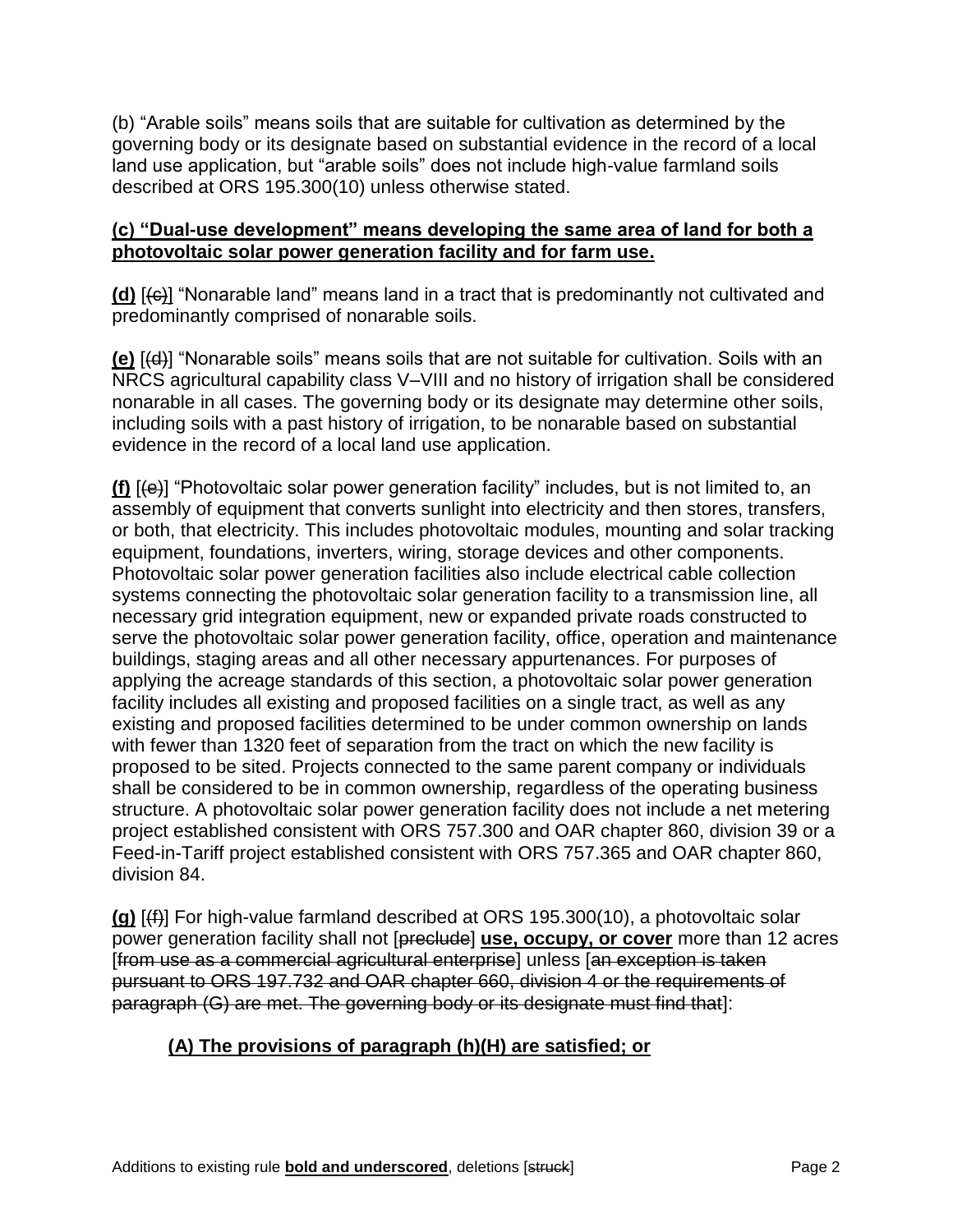**(B) A county adopts, and an applicant satisfies, land use provisions authorizing projects subject to a dual-use development plan. Land use provisions adopted by a county pursuant to this paragraph may not allow a project in excess of 20 acres. Land use provisions adopted by the county must require sufficient assurances that the farm use element of the dualuse development plan is established and maintained so long as the photovoltaic solar power generation facility is operational or components of the facility remain on site. The provisions of this subsection are repealed on January 1, 2022.**

### **(h) The following criteria must be satisfied in order to approve a photovoltaic solar power generation facility on high-value farmland described at ORS 195.300(10).**

(A) The proposed photovoltaic solar power generation facility will not create unnecessary negative impacts on agricultural operations conducted on any portion of the subject property not occupied by project components. Negative impacts could include, but are not limited to, the unnecessary construction of roads dividing a field or multiple fields in such a way that creates small or isolated pieces of property that are more difficult to farm, and placing photovoltaic solar power generation facility project components on lands in a manner that could disrupt common and accepted farming practices;

(B) The presence of a photovoltaic solar power generation facility will not result in unnecessary soil erosion or loss that could limit agricultural productivity on the subject property. This provision may be satisfied by the submittal and county approval of a soil and erosion control plan prepared by an adequately qualified individual, showing how unnecessary soil erosion will be avoided or remedied [and how topsoil will be stripped, stockpiled and clearly marked]. The approved plan shall be attached to the decision as a condition of approval;

(C) Construction or maintenance activities will not result in unnecessary soil compaction that reduces the productivity of soil for crop production. This provision may be satisfied by the submittal and county approval of a plan prepared by an adequately qualified individual, showing how unnecessary soil compaction will be avoided or remedied in a timely manner through deep soil decompaction or other appropriate practices. The approved plan shall be attached to the decision as a condition of approval;

(D) Construction or maintenance activities will not result in the unabated introduction or spread of noxious weeds and other undesirable weed species. This provision may be satisfied by the submittal and county approval of a weed control plan prepared by an adequately qualified individual that includes a longterm maintenance agreement. The approved plan shall be attached to the decision as a condition of approval;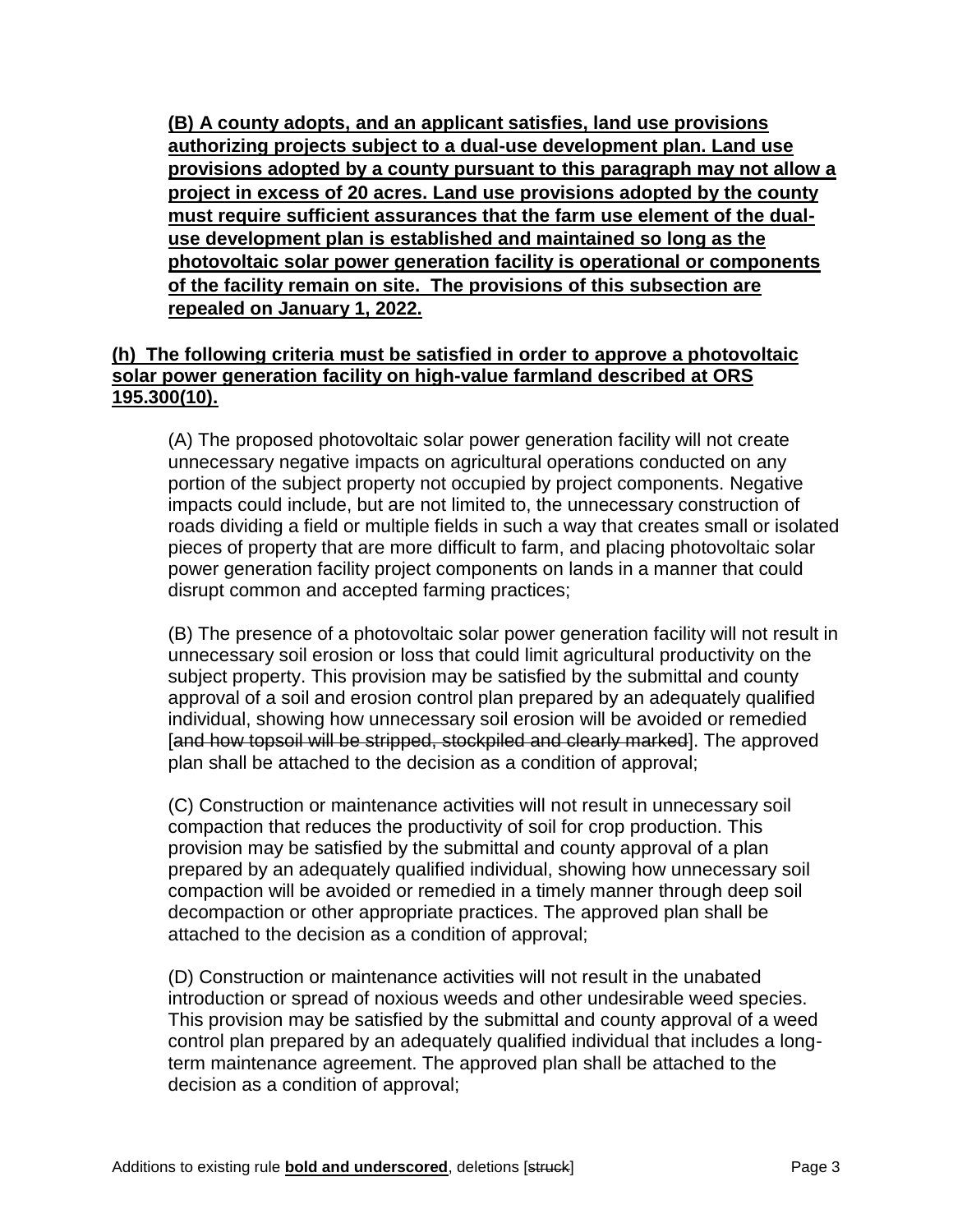### **(E) Except for electrical cable collection systems connecting the photovoltaic solar generation facility to a transmission line, the project is not located on those high-value farmland soils listed in OAR 660-033- 0020(8)(a);**

**(F)** [(E)] The project is not located on **those** high-value farmland **soils listed in OAR 660-033-0020(8)(b)-(e)** or arable soils unless it can be demonstrated that:

(i) Non high-value farmland soils are not available on the subject tract;

(ii) Siting the project on non high-value farmland soils present on the subject tract would significantly reduce the project's ability to operate successfully; or

(iii) The proposed site is better suited to allow continuation of an existing commercial farm or ranching operation on the subject tract than other possible sites also located on the subject tract, including those comprised of non high-value farmland soils; and

**(G)** [(F)] A study area consisting of lands zoned for exclusive farm use located within one mile measured from the center of the proposed project shall be established and:

(i) If fewer than 48 acres of photovoltaic solar power generation facilities have been constructed or received land use approvals and obtained building permits within the study area, no further action is necessary.

(ii) When at least 48 acres of photovoltaic solar power generation **facilities** have been constructed or received land use approvals and obtained building permits, either as a single project or as multiple facilities within the study area, the local government or its designate must find that the photovoltaic solar [energy] **power** generation facility will not materially alter the stability of the overall land use pattern of the area. The stability of the land use pattern will be materially altered if the overall effect of existing and potential photovoltaic solar [energy] **power** generation facilities will make it more difficult for the existing farms and ranches in the area to continue operation due to diminished opportunities to expand, purchase or lease farmland**,** [or] acquire water rights, or [will reduce] **diminish** the number of tracts or acreage in farm use in a manner that will destabilize the overall character of the study area.

**(H)** [(G)] A photovoltaic solar power generation facility may be sited on more than 12 acres of high-value farmland described in ORS 195.300(10)(f)(C) without taking an exception pursuant to ORS 197.732 and OAR chapter 660, division 4, provided the land: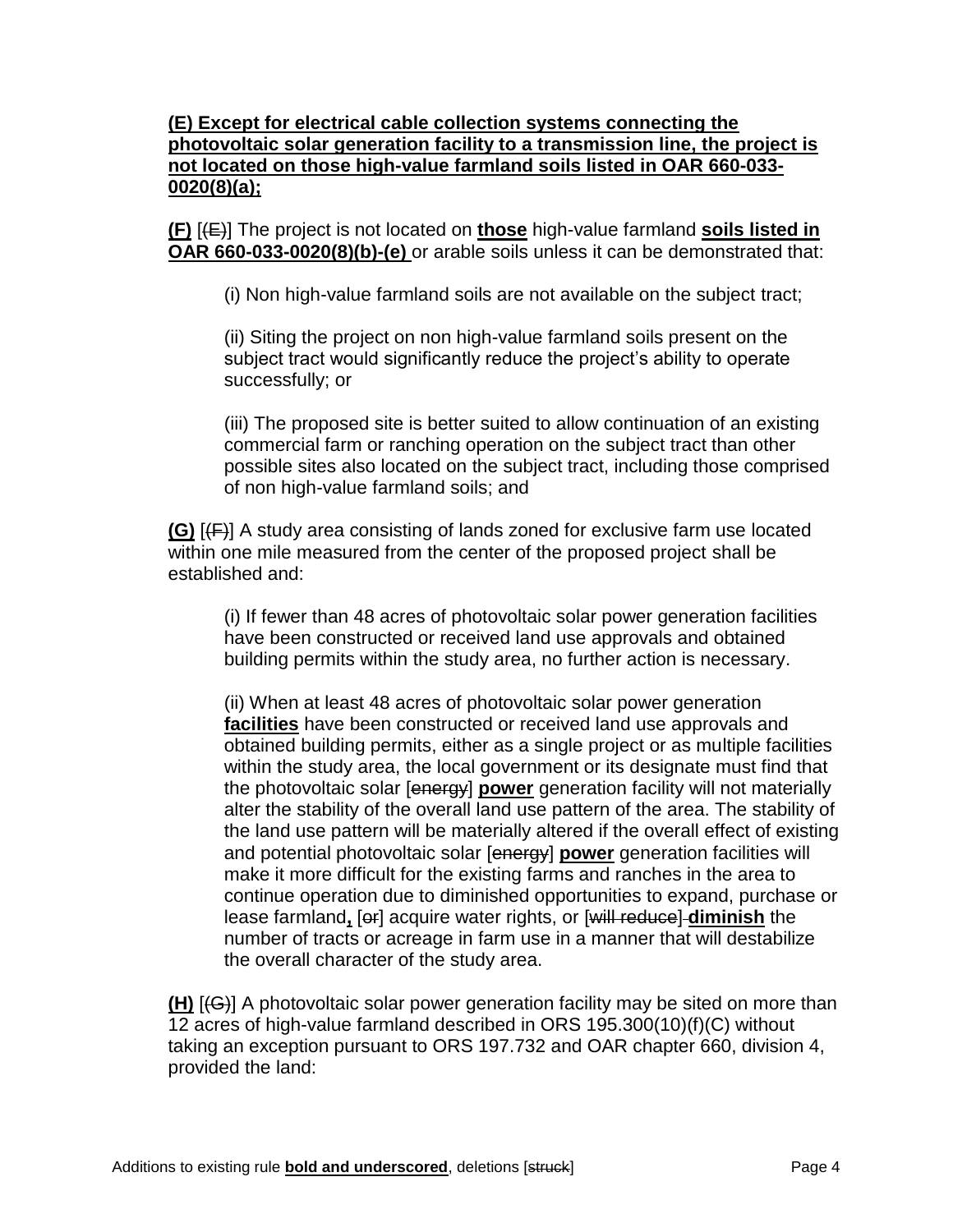(i) Is not located within the boundaries of an irrigation district;

(ii) Is not at the time of the facility's establishment, and was not at any time during the 20 years immediately preceding the facility's establishment, the place of use of a water right permit, certificate, decree, transfer order or ground water registration authorizing the use of water for the purpose of irrigation;

(iii) Is located within the service area of an electric utility described in ORS 469A.052(2);

(iv) Does not exceed the acreage the electric utility reasonably anticipates to be necessary to achieve the applicable renewable portfolio standard described in ORS 469A.052(3); and

(v) Does not qualify as high-value farmland under any other provision of law; or

**(i)** [(g)] For arable lands, a photovoltaic solar power generation facility shall not [preclude] **use, occupy, or cover** more than 20 acres [from use as a commercial agricultural enterprise unless an exception is taken pursuant to ORS 197.732 and OAR chapter 660, division 4]. The governing body or its designate must find that **the following criteria are satisfied in order to approve a photovoltaic solar power generation facility on arable land**:

**(A) Except for electrical cable collection systems connecting the photovoltaic solar generation facility to a transmission line, the project is not located on those high-value farmland soils listed in OAR 660-033- 0020(8)(a);**

**(B)** [(A)] The project is not located on **those** high-value farmland soils **listed in OAR 660-033-0020(8)(b)-(e)** or arable soils unless it can be demonstrated that:

(i) Nonarable soils are not available on the subject tract;

(ii) Siting the project on nonarable soils present on the subject tract would significantly reduce the project's ability to operate successfully; or

(iii) The proposed site is better suited to allow continuation of an existing commercial farm or ranching operation on the subject tract than other possible sites also located on the subject tract, including those comprised of nonarable soils;

**(C)** [(B)] No more than 12 acres of the project will be sited on high-value farmland soils described at ORS 195.300(10) [unless an exception is taken pursuant to 197.732 and OAR chapter 660, division 4];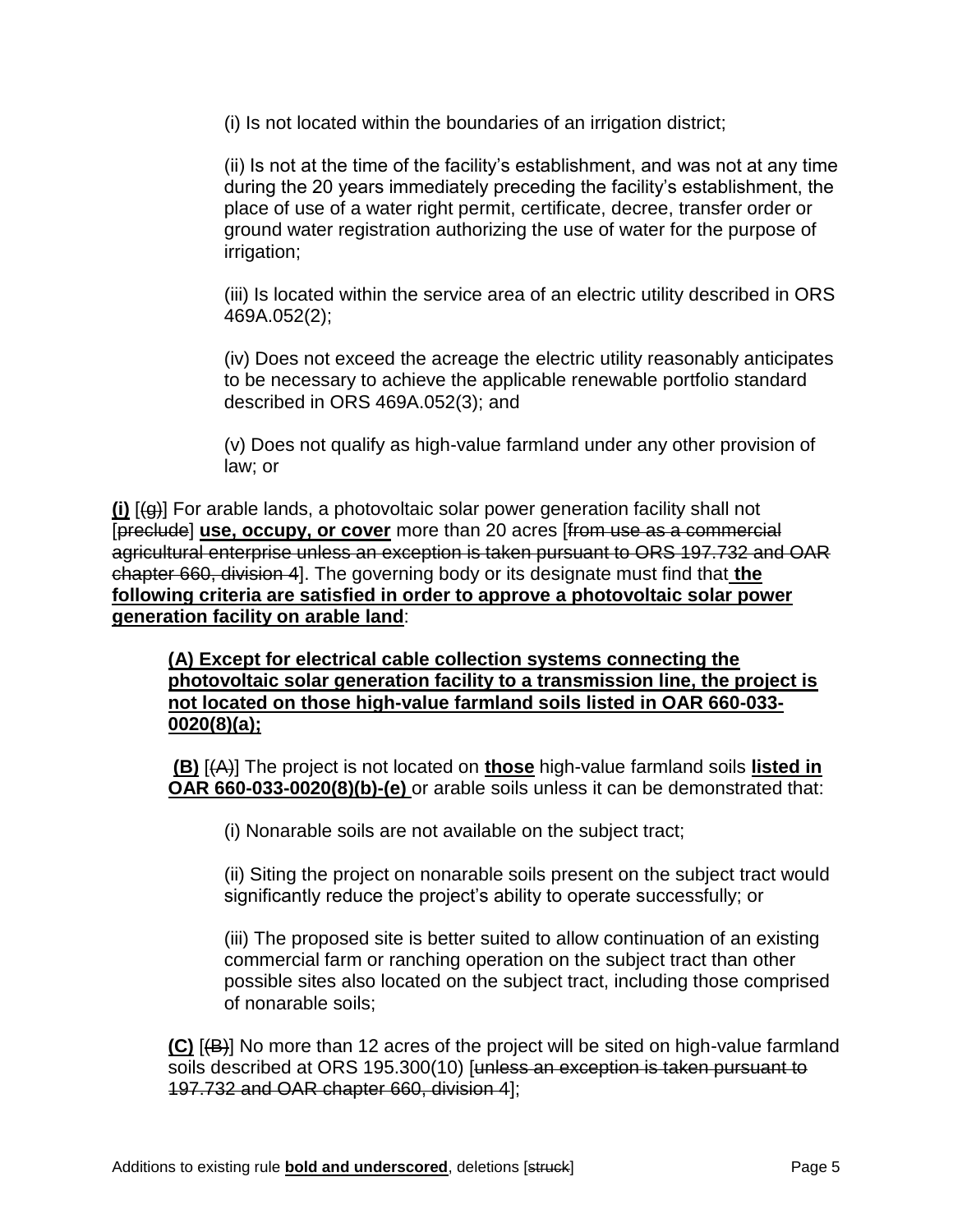**(D)** [(C)] A study area consisting of lands zoned for exclusive farm use located within one mile measured from the center of the proposed project shall be established and:

(i) If fewer than 80 acres of photovoltaic solar power generation facilities have been constructed or received land use approvals and obtained building permits within the study area, no further action is necessary.

(ii) When at least 80 acres of photovoltaic solar power generation **facilities** have been constructed or received land use approvals and obtained building permits, either as a single project or as multiple facilities[,] within the study area[**,**] the local government or its designate must find that the photovoltaic solar [energy] **power** generation facility will not materially alter the stability of the overall land use pattern of the area. The stability of the land use pattern will be materially altered if the overall effect of existing and potential photovoltaic solar [energy] **power** generation facilities will make it more difficult for the existing farms and ranches in the area to continue operation due to diminished opportunities to expand, purchase or lease farmland, acquire water rights**,** or diminish the number of tracts or acreage in farm use in a manner that will destabilize the overall character of the study area; and

**(E)** [(D)] The requirements of OAR [660-033-0130(38)(f)] **660-033- 0130(38)(h)**(A), (B), (C) and (D) are satisfied.

**(j)** [(h)] For nonarable lands, a photovoltaic solar power generation facility shall not [preclude] **use, occupy, or cover** more than 320 acres [from use as a commercial agricultural enterprise unless an exception is taken pursuant to ORS 197.732 and OAR chapter 660, division 4]. The governing body or its designate must find that **the following criteria are satisfied in order to approve a photovoltaic solar power generation facility on nonarable land**:

**(A) Except for electrical cable collection systems connecting the photovoltaic solar generation facility to a transmission line, the project is not located on those high-value farmland soils listed in OAR 660-033- 0020(8)(a);**

**(B)** [(A)] The project is not located on **those** high-value farmland soils **listed in OAR 660-033-0020(8)(b)-(e)** or arable soils unless it can be demonstrated that:

(i) Siting the project on nonarable soils present on the subject tract would significantly reduce the project's ability to operate successfully; or

(ii) The proposed site is better suited to allow continuation of an existing commercial farm or ranching operation on the subject tract as compared to other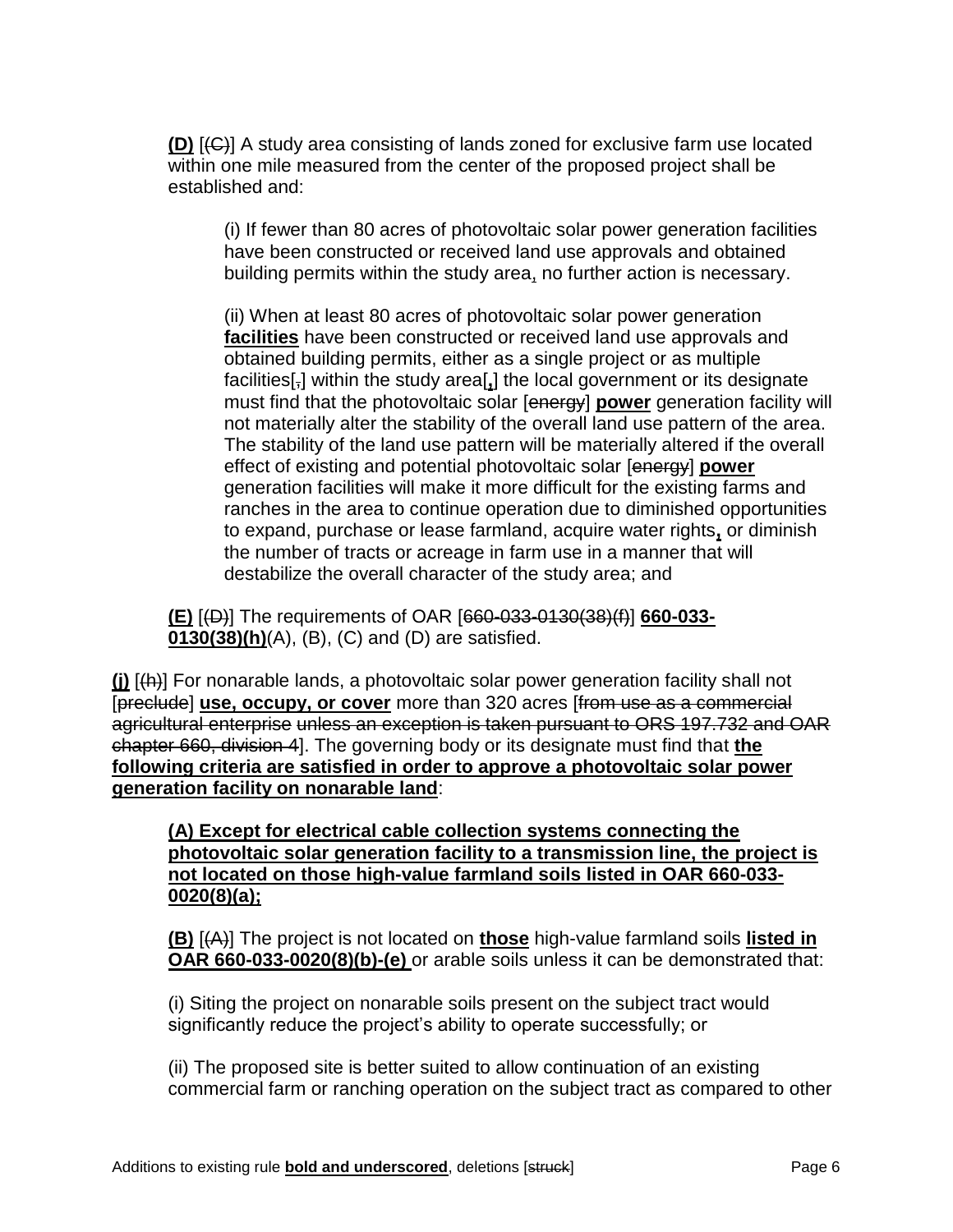possible sites also located on the subject tract, including sites that are comprised of nonarable soils;

**(C)** [(B)] No more than 12 acres of the project will be sited on high-value farmland soils described at ORS 195.300(10);

**(D)** [(C)] No more than 20 acres of the project will be sited on arable soils[unless an exception is taken pursuant to ORS 197.732 and OAR chapter 660, division 4];

**(E)** [(D)] The requirements of OAR [660-033-0130(38)(f)(D)] **660-033- 0130(38)(h)(D)** are satisfied;

**(F)** [(E)] If a photovoltaic solar power generation facility is proposed to be developed on lands that contain a Goal 5 resource protected under the county's comprehensive plan, and the plan does not address conflicts between energy facility development and the resource, the applicant and the county, together with any state or federal agency responsible for protecting the resource or habitat supporting the resource, will cooperatively develop a specific resource management plan to mitigate potential development conflicts. If there is no program present to protect the listed Goal 5 resource(s) present in the local comprehensive plan or implementing ordinances and the applicant and the appropriate resource management agency(ies) cannot successfully agree on a cooperative resource management plan, the county is responsible for determining appropriate mitigation measures; and

**(G)** [(F)] If a proposed photovoltaic solar power generation facility is located on lands where, after site specific consultation with an Oregon Department of Fish and Wildlife biologist, it is determined that the potential exists for adverse effects to state or federal special status species (threatened, endangered, candidate, or sensitive) or habitat or to big game winter range or migration corridors, golden eagle or prairie falcon nest sites or pigeon springs, the applicant shall conduct a site-specific assessment of the subject property in consultation with all appropriate state, federal, and tribal wildlife management agencies. A professional biologist shall conduct the site-specific assessment by using methodologies accepted by the appropriate wildlife management agency and shall determine whether adverse effects to special status species or wildlife habitats are anticipated. Based on the results of the biologist's report, the site shall be designed to avoid adverse effects to state or federal special status species or to wildlife habitats as described above. If the applicant's site-specific assessment shows that adverse effects cannot be avoided, the applicant and the appropriate wildlife management agency will cooperatively develop an agreement for project-specific mitigation to offset the potential adverse effects of the facility. Where the applicant and the resource management agency cannot agree on what mitigation will be carried out, the county is responsible for determining appropriate mitigation, if any, required for the facility.